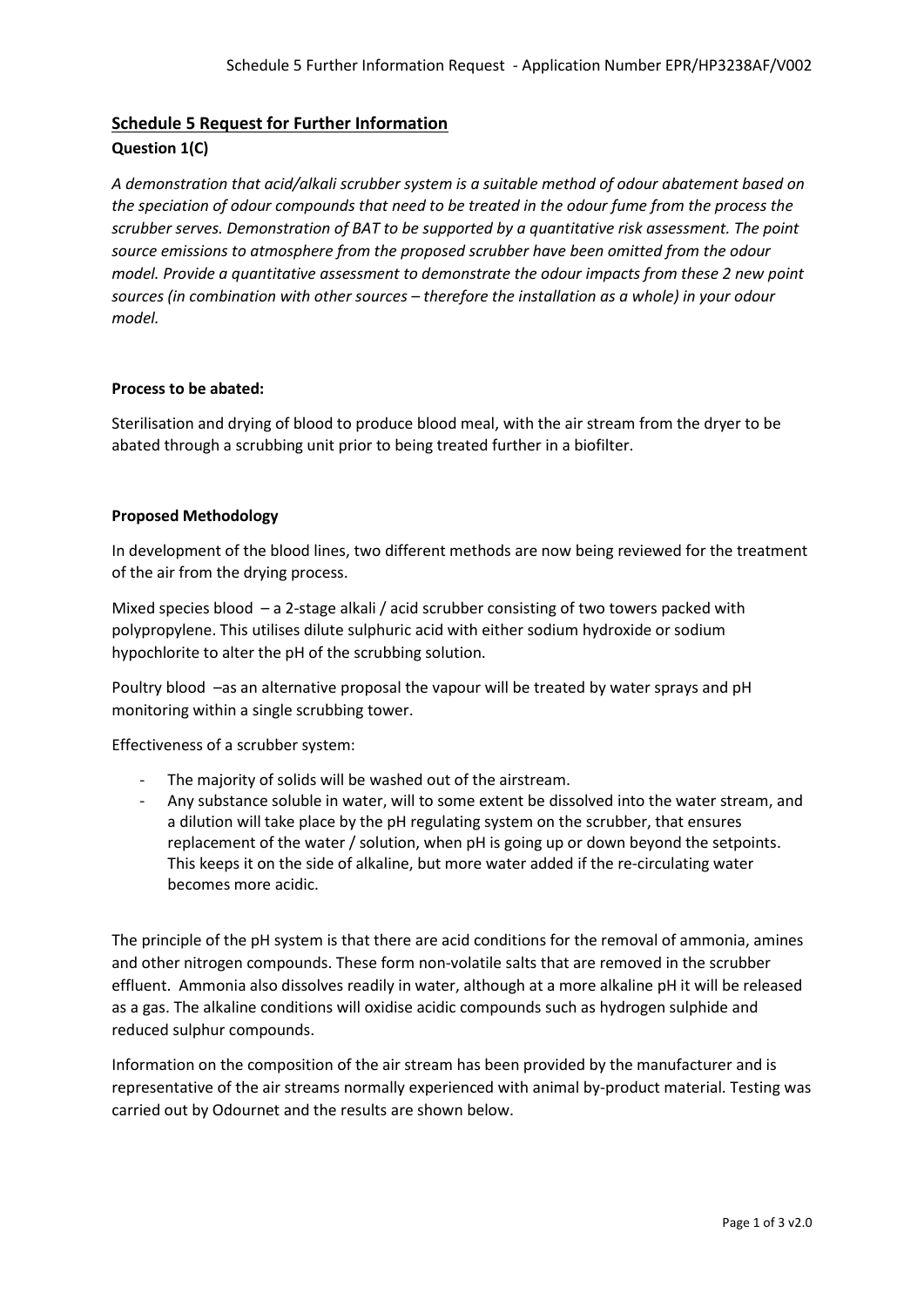| Sample Location | $H2S$ (ppm) | NH3 (ppm) | Odour Units (OU <sub>E</sub> |
|-----------------|-------------|-----------|------------------------------|
|                 |             |           | m <sup>3</sup>               |
| Outlet from     | 0.5         | 0.25      | 17,879                       |
| Dryer           | 0.5         | 0.25      | 15.932                       |
|                 | 0.5         | 0.25      | 13,392                       |

At 85-95% efficiency this will be reduced to 780-2300 odour units. The biofilter would reduce this again to 40- 200 units, based on current efficiency.

Further analysis of the air stream by GCMS confirmed the higher percentage of the compounds to be aldehydes, alcohols, organic acids and sulphur compounds – indicating that an alkaline environment would be more effective at reducing the levels of odour compounds.

The effectiveness of odour removal will be assessed during commissioning to ascertain which is the more effective and the chemical inputs adjusted accordingly.

Reviews of various packing materials have indicated that the use of carbon-based products may not be suitable for the moist air stream.

## **Background Information**

The table below shows results from equivalent uses of this technology within rendering.

|                       | <b>Typical Inlet Odour</b><br>Concentration<br>OU <sub>E</sub> /m <sup>3</sup> | <b>Typical Outlet Odour</b><br>Concentration<br>$OU_E/m^3$ | <b>Typical Odour</b><br>abatement efficiency |
|-----------------------|--------------------------------------------------------------------------------|------------------------------------------------------------|----------------------------------------------|
| Combustion<br>methods | 3,600,000                                                                      | 5,000                                                      | $>99\%$                                      |
| <b>Bio-filters</b>    | 7,500 to 50,000                                                                | 250 to 2,500                                               | $85 - 95%$                                   |
| Chemical<br>scrubbers | 7,500 to 50,000                                                                | 250 to 2,500                                               | $85 - 95%$                                   |

|                                   | <b>Chemical scrubber</b>        | <b>Biofilter</b>          |
|-----------------------------------|---------------------------------|---------------------------|
| Typical achievable odour          | $2,000 - 3,000$                 | $2,000 - 3,000$           |
| concentration ( $OU_E/m^3$ )      |                                 |                           |
| Percentage abatement              | 95%                             | 95%                       |
| Retention time (sec)              | 2                               | $>30$                     |
| Water consumption                 | Low                             | Medium                    |
| Energy consumption                | 18.4                            | 16.5                      |
| $MJ(m^3/hr)^{-1}$ air treated (a) |                                 |                           |
| Chemical consumption              | Approx.14T/yr                   | Low - for pH control      |
| Land (footprint) (a)              | 1/25 <sup>th</sup> of biofilter |                           |
| Capex                             | Low                             | Medium - low              |
| Opex                              | Low                             | Low                       |
| Maintenance                       | Low                             | High                      |
| Dispersion - vertical stack       | Yes                             | Not unless covered filter |